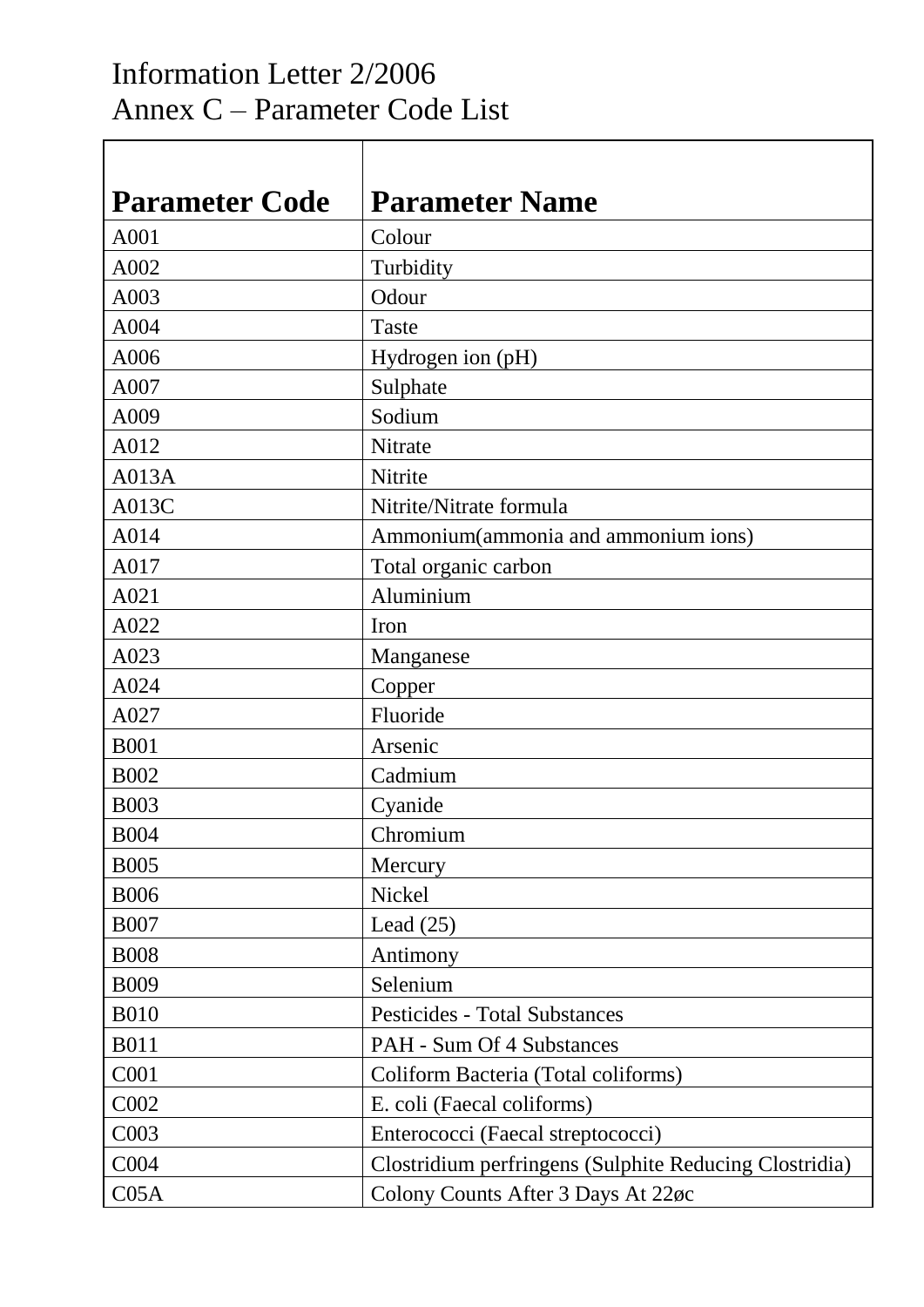| Information Letter 2/2006     |                                              |
|-------------------------------|----------------------------------------------|
| Annex C – Parameter Code List |                                              |
| CO5B                          | Colony Counts After 48 Hours At 37øc         |
| C06A                          | <b>Residual Disinfectant - Free</b>          |
| CO6B                          | <b>Residual Disinfectant - Total</b>         |
| C111                          | Cryptosporidium                              |
| D001                          | Conductivity                                 |
| D <sub>002</sub>              | Chloride                                     |
| D <sub>005</sub>              | <b>Boron</b>                                 |
| D <sub>007</sub>              | Benzo 3,4 Pyrene                             |
| <b>D008</b>                   | Tetrachloromethane                           |
|                               | Tetrachloroethene/Trichloroethene - Sum Of 2 |
| D009B                         | Substances                                   |
| D011                          | <b>Total Trihalomethanes</b>                 |
| F001                          | 1,2 Dichloroethane                           |
| F002                          | Benzene                                      |
| F003                          | <b>Bromate</b>                               |
| F004                          | Gross Alpha Activity                         |
| F <sub>005</sub>              | <b>Gross Beta Activity</b>                   |
| F006                          | Tritium                                      |
| F007                          | Total Indicative Dose (Gross Alpha and Beta) |
| <b>F008</b>                   | Acrylamide                                   |
| F <sub>009</sub>              | Vinyl Chloride                               |
| <b>F010</b>                   | Epichlorohydrin                              |
| P000                          | <b>Other Pesticides</b>                      |
| P001                          | Aldicarb                                     |
| P002                          | Aldrin                                       |
| P003                          | Alpha-HCH                                    |
| P004                          | Atrazine                                     |
| P005                          | Azinphos methyl                              |
| P006                          | Bentazone                                    |
| P007                          | Beta-HCH                                     |
| P008                          | Bromoxynil                                   |
| P009                          | Carbaryl                                     |
| P010                          | Carbetamide                                  |
| P011                          | Carbophenothion                              |
| P012                          | Chlordane                                    |
| P013                          | Chlorfenvinphos                              |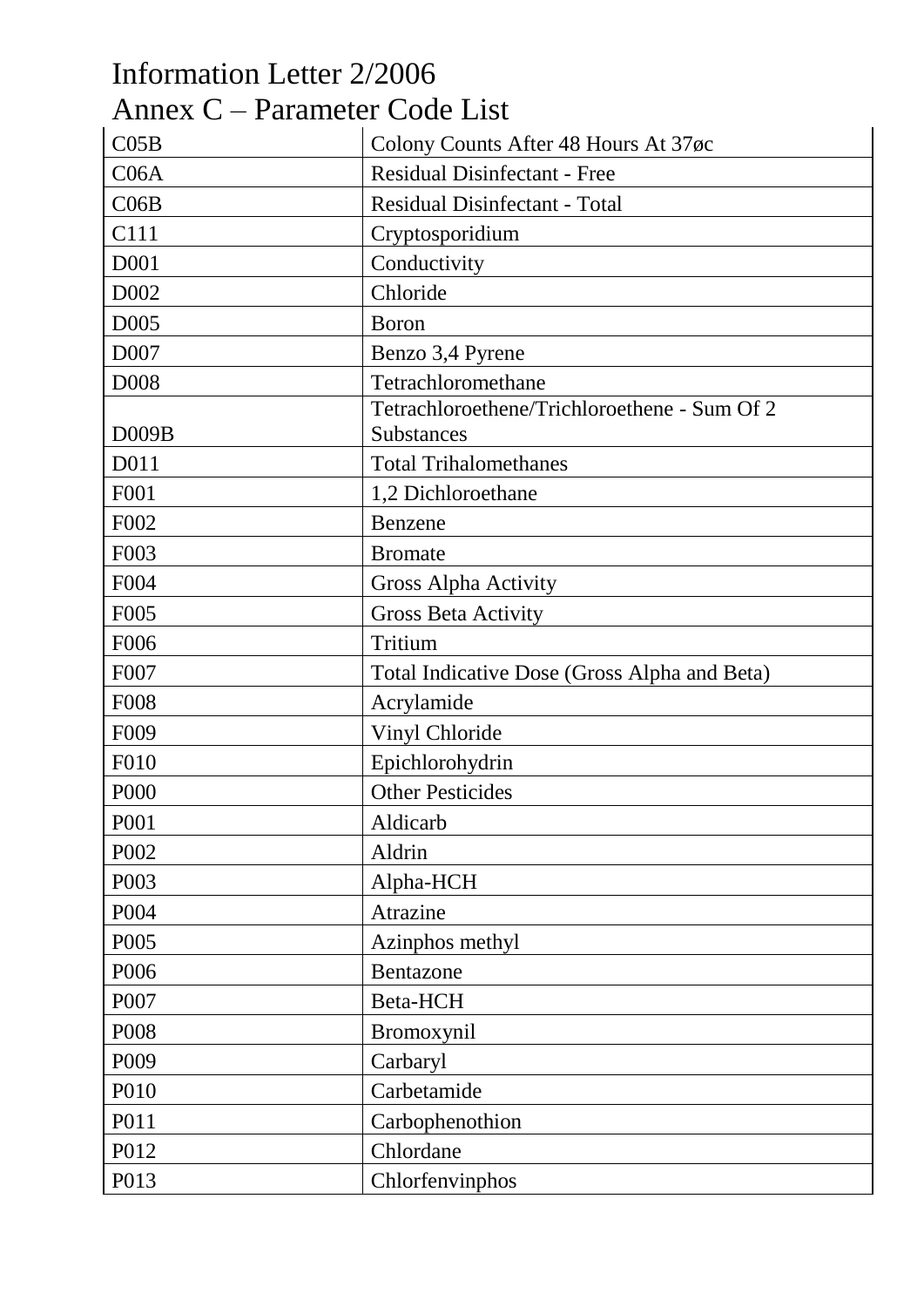| Information Letter 2/2006     |                     |
|-------------------------------|---------------------|
| Annex C – Parameter Code List |                     |
| P014                          | Chlortoluron        |
| P015                          | Chlorothalonil      |
| P016                          | Chlorpropham        |
| P017                          | Chlorpyrifos        |
| P018                          | Clopyralid          |
| P019                          | (not Used)          |
| P <sub>020</sub>              | $2,4-D$             |
| P021                          | Dalapon             |
| P022                          | Delta-HCH           |
| P023                          | Demeton-S-Methyl    |
| P024                          | Diazinon            |
| P025                          | Dicamba             |
| P026                          | Dichlorprop         |
| P027                          | Dichlorvos          |
| P <sub>028</sub>              | Dieldrin            |
| P <sub>029</sub>              | Dimethoate          |
| P030                          | Diquat              |
| P031                          | Disulfoton          |
| P032                          | Diuron              |
| P033                          | Endosulfan Total    |
| P034                          | Endrin              |
| P035                          | <b>EPTC</b>         |
| P036                          | Fenitrothion        |
| P037                          | Fenpropimorph       |
| P038                          | Fluazifop-butyl     |
| P039                          | Flutriafol          |
| P040                          | Fluroxypyr          |
| P041                          | Gamma-HCH (Lindane) |
| P042                          | Glyphosate          |
| P043                          | Heptachlor          |
| P044                          | Heptachlor epoxide  |
| P045                          | Hexachlorobenzene   |
| P046                          | Iprodione           |
| P047                          | Isodrin             |
| P048                          | Isoproturon         |
| P049                          | Ioxynil             |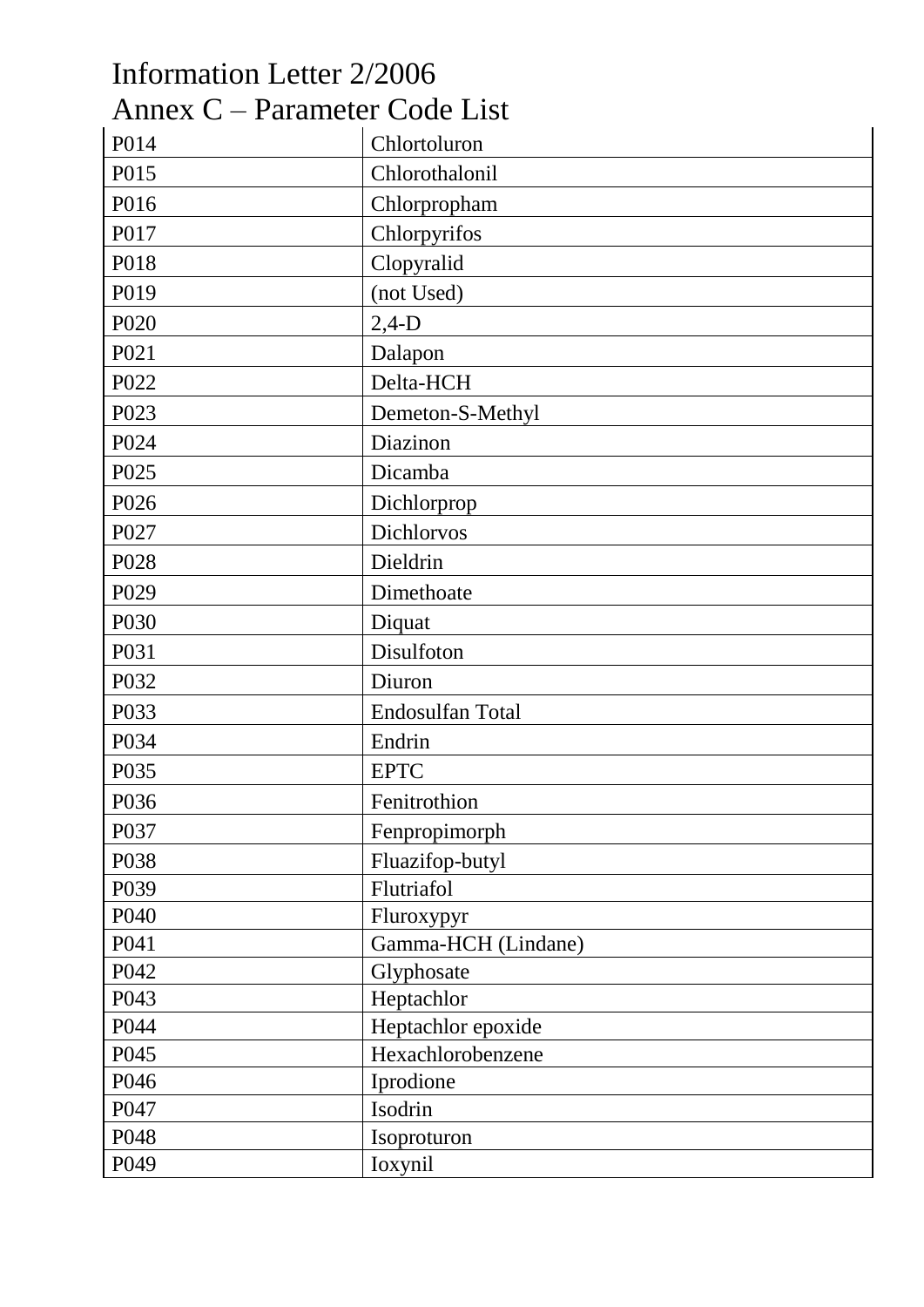## Information Letter 2/2006 Annex C – Parameter Code List

| P050             | (not Used)                  |
|------------------|-----------------------------|
| P051             | Linuron                     |
| P052             | Malathion                   |
| P053             | MCPP(Mecoprop)              |
| P054             | <b>MCPA</b>                 |
| P055             | <b>MCPB</b>                 |
| P056             | Methiocarb                  |
| P057             | Methoxychlor                |
| P058             | Paraquat                    |
| P059             | Parathion (Parathion ethyl) |
| P060             | Pentachlorophenol           |
| P061             | Phorate                     |
| P062             | Phosalone                   |
| P063             | Prochloraz                  |
| P064             | Pirimicarb                  |
| P065             | Pirimiphos Ethyl            |
| P066             | Propazine                   |
| P067             | Propham                     |
| P068             | Propiconazole               |
| P069             | Propetamphos                |
| P070             | Prometryn                   |
| P071             | Propyzamide                 |
| P072             | Pirimiphos Methyl           |
| P073             | Simazine                    |
| P074             | $2,3,6$ -Tba                |
| P <sub>075</sub> | <b>TCA</b>                  |
| P076             | $2,4,5-T$                   |
| P077             | Terbutryn                   |
| P078             | Triadimefon                 |
| P079             | Tri-allate                  |
| P080             | Triazophos                  |
| P081             | Trifluralin                 |
| P082             | $2,4,-Db$                   |
| P083             | Aminotriazole (amitrole)    |
| P084             | Benomyl                     |
| P085             | <b>Bifenox</b>              |
| P086             | <b>Bromacil</b>             |
| P087             | Carbofuran                  |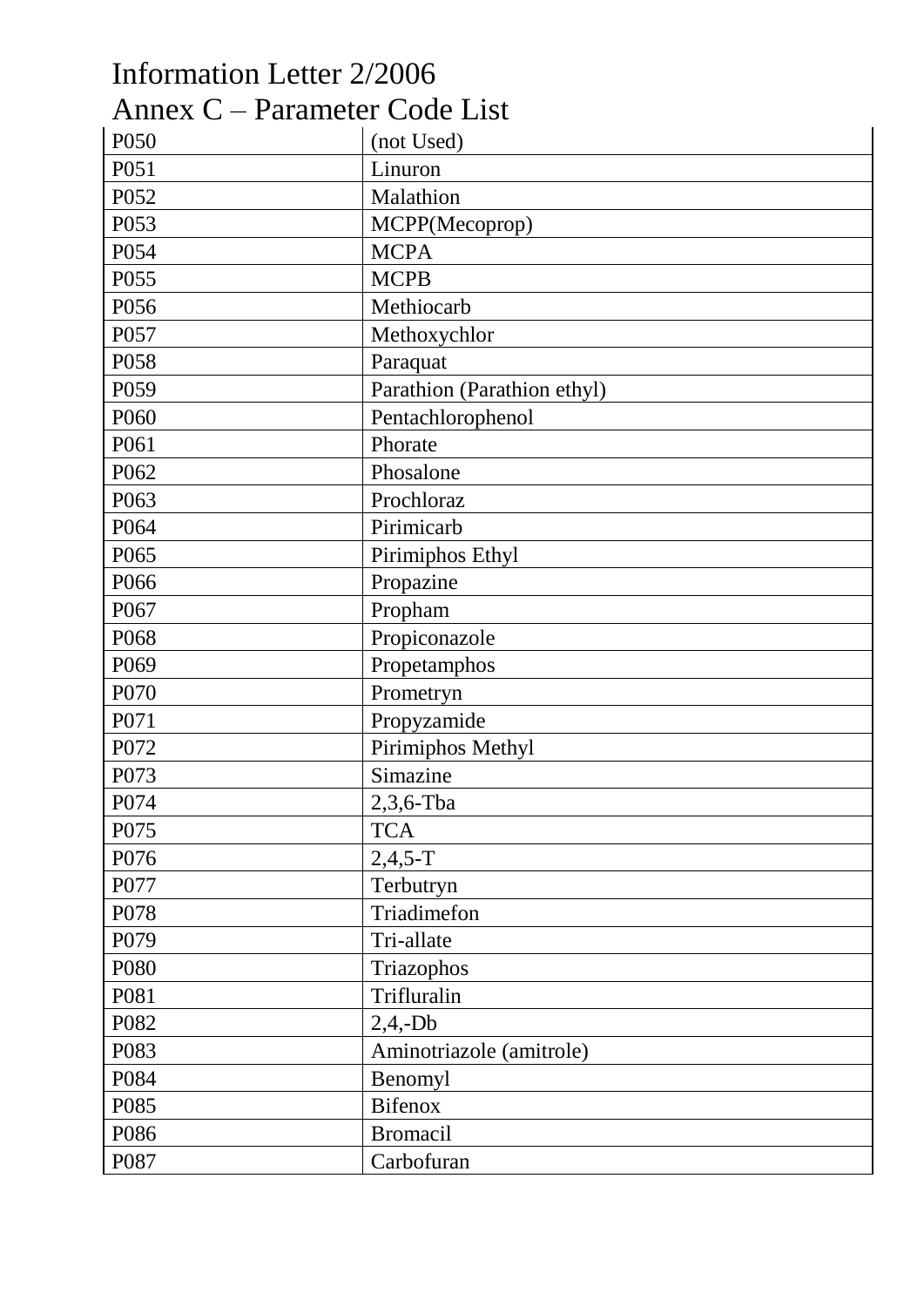| Information Letter 2/2006     |                                 |
|-------------------------------|---------------------------------|
| Annex C – Parameter Code List |                                 |
| P088                          | Chlorbufam                      |
| P089                          | Chlordane-Alpha                 |
| P090                          | Chlordane-Gamma                 |
| P091                          | Crufomate                       |
| P092                          | Cyanazine                       |
| P093                          | Cyfluthrin                      |
| P094                          | Cypermethrin                    |
| P095                          | Deltamethrin                    |
| P096                          | Demeton                         |
| P097                          | Desmetryn                       |
| P098                          | Dichlobenil                     |
| P099                          | Difenzoquat                     |
| P100                          | Dinocap                         |
| P101                          | Endosulfan A (alpha-Endosulfan) |
| P102                          | Endosulfan B (beta-Endosulfan)  |
| P103                          | Epsilon-HCH                     |
| P104                          | Eulan                           |
| P105                          | Fenoprop                        |
| P106                          | Fenthion                        |
| P107                          | Fluazifop                       |
| P108                          | Hexachlorobutadiene             |
| P109                          | Lenacil                         |
| P110                          | Mecarbam                        |
| P111                          | Metoxuron                       |
| P112                          | Mevinphos                       |
| P113                          | Monuron                         |
| P114                          | op'-DDD (TDE)                   |
| P115                          | op'-DDE                         |
| P116                          | op'-DDT                         |
| P117                          | Pebulate                        |
| P118                          | Pendimethalin                   |
| P119                          | Permethrin                      |
| P120                          | Permethrin-cis                  |
| P121                          | Permethrin-trans                |
| P122                          | Picloram                        |
| P123                          | pp'-DDD (TDE)                   |
| P124                          | pp'-DDE                         |
| P125                          | pp'-DDT                         |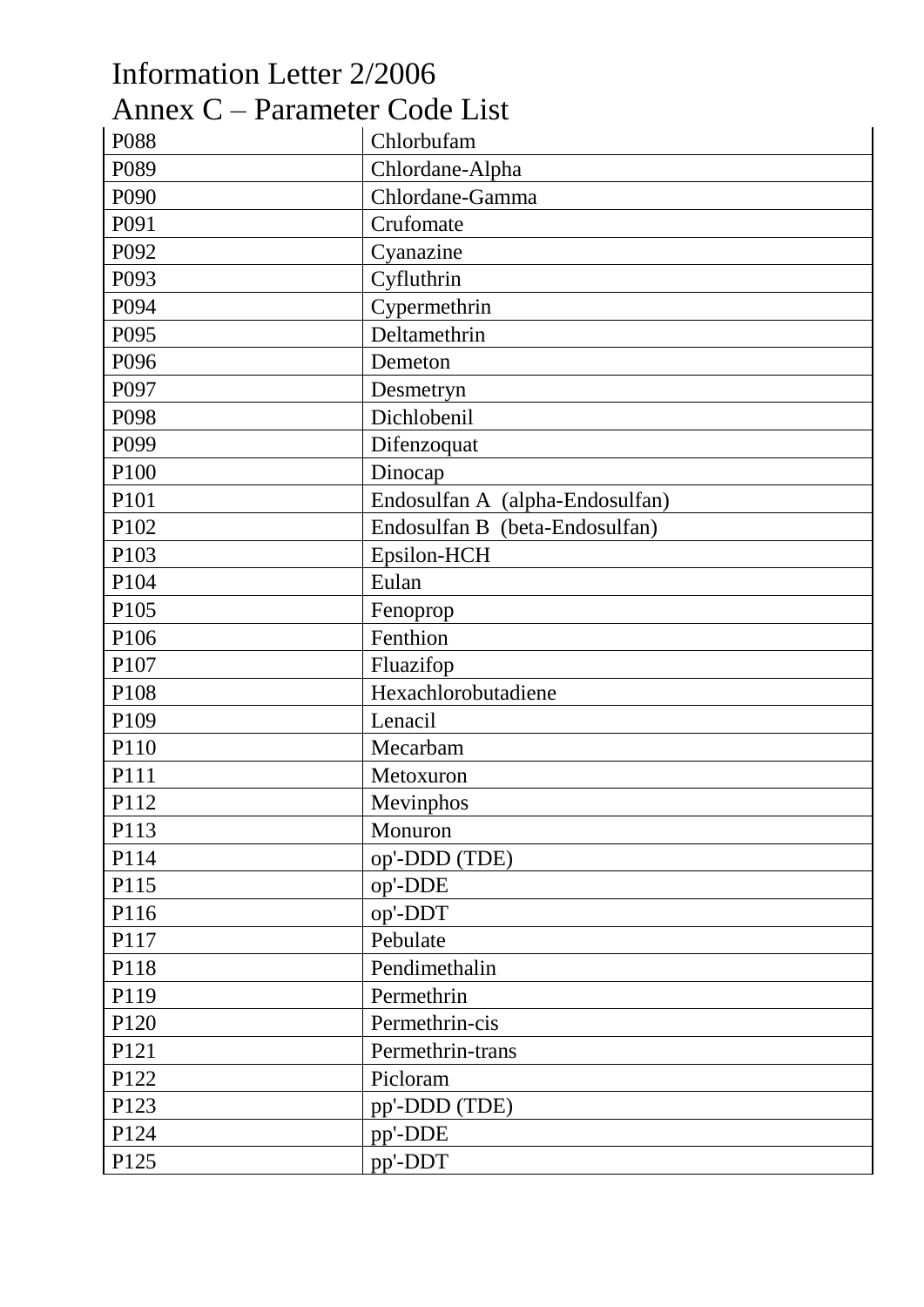| Information Letter 2/2006     |                                     |
|-------------------------------|-------------------------------------|
| Annex C – Parameter Code List |                                     |
| P126                          | Propachlor                          |
| P127                          | Propoxur                            |
| P128                          | Pyrethrins                          |
| P129                          | Sodium Chlorate                     |
| P130                          | Tecnazene                           |
| P131                          | Trichlopyr                          |
| P132                          | Trietazine                          |
| P133                          | Asulam                              |
| P134                          | PCB - Arochlor 1254                 |
| P135                          | PCB - Arochlor 5442                 |
| P136                          | Flumethrin                          |
| P137                          | PCB - Total                         |
| P138                          | Benazolin                           |
| P139                          | Vinclozolin                         |
| P140                          | Dichlofluanid                       |
| P <sub>141</sub>              | Methidathion                        |
| P142                          | Chlormephos                         |
| P143                          | Fenchlorphos                        |
| P144                          | Trichloronat                        |
| P145                          | Bromophos-ethyl                     |
| P146                          | Dicloran (Dichlorane)               |
| P147                          | Parathion-methyl                    |
| P <sub>148</sub>              | Ethion (Diethion)                   |
| P149                          | PCB - Arochlor 1260                 |
| P150                          | Carbendazim                         |
| P151                          | PCB - Arochlor 1250                 |
| P152                          | Metribuzin                          |
| P153                          | PCT - Arochlor 4465                 |
| P154                          | Oxadixyl                            |
| P155                          | Maneb (a Dithiocarbamate Fungicide) |
| P156                          | Alpha-cypermethrin                  |
| P <sub>157</sub>              | Diflufenican                        |
| P158                          | Fenvalerate                         |
| P159                          | Flusilazole                         |
| P160                          | Imazapyr                            |
| P <sub>161</sub>              | Tridemorph                          |
| P162                          | Chloridazon                         |
| P163                          | Chlormequat                         |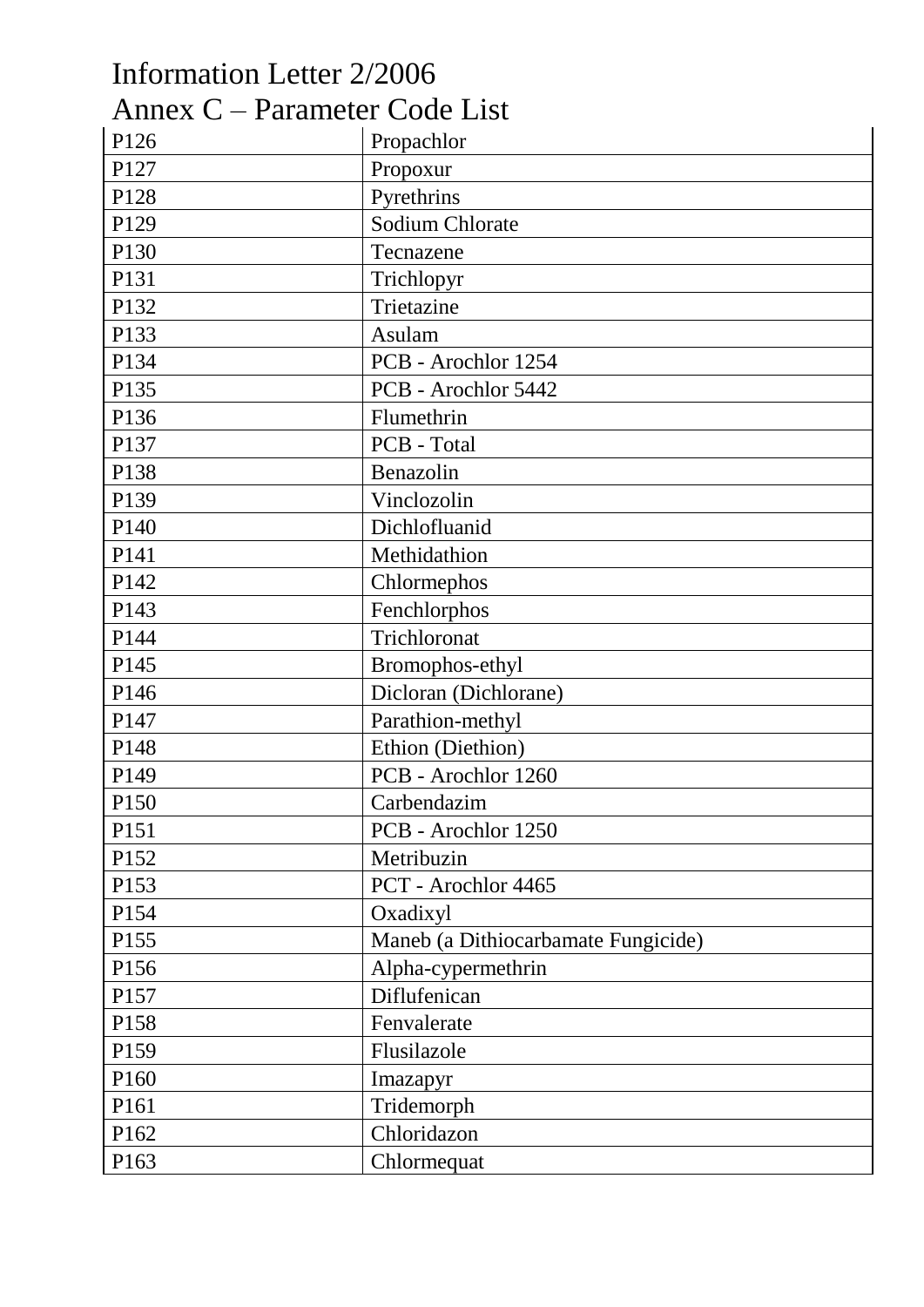| Information Letter 2/2006     |                                        |
|-------------------------------|----------------------------------------|
| Annex C – Parameter Code List |                                        |
| P164                          | Flamprop-M-Isopropyl                   |
| P165                          | Mepiquat                               |
| P166                          | Isoxaben                               |
| P167                          | Methabenzthiazuron                     |
| P168                          | Fenpropidin                            |
| P169                          | Triphenyltin (fentin)                  |
| P170                          | Flucofuron                             |
| P171                          | Sulcofuron                             |
| P172                          | Trichlorobenzene                       |
| P173                          | Terbuthylazine                         |
| P174                          | Bendiocarb                             |
| P175                          | Chlorthal                              |
| P176                          | Heptenophos                            |
| P177                          | Tebuconazole                           |
| P178                          | Diflubenzuron                          |
| P179                          | Quintozene                             |
| P180                          | Aziprotryne                            |
| P181                          | Chloroxuron                            |
| P182                          | Desethylatrazine                       |
| P183                          | Fenoxaprop                             |
| p184                          | Fenoxaprop-P (Fenoxaprop-P-Ethyl)      |
| P185                          | Fenuron                                |
| P186                          | Flamprop-M                             |
| P187                          | Mancozeb (a Dithiocarbamate Funficide) |
| P188                          | Monolinuron                            |
| P189                          | Tebuthiuron                            |
| P190                          | Thiabendazole                          |
| P191                          | PCT - Total                            |
| P192                          | Captan                                 |
| P193                          | (Not Used)                             |
| P194                          | Metamitron                             |
| P195                          | PCB Congener 101                       |
| P196                          | PCB Congener 118                       |
| P197                          | PCB Congener 138                       |
| P198                          | PCB Congener 153                       |
| P199                          | PCB Congener 180                       |
| P <sub>200</sub>              | (not Used)                             |
| P <sub>201</sub>              | PCB Congener 28                        |